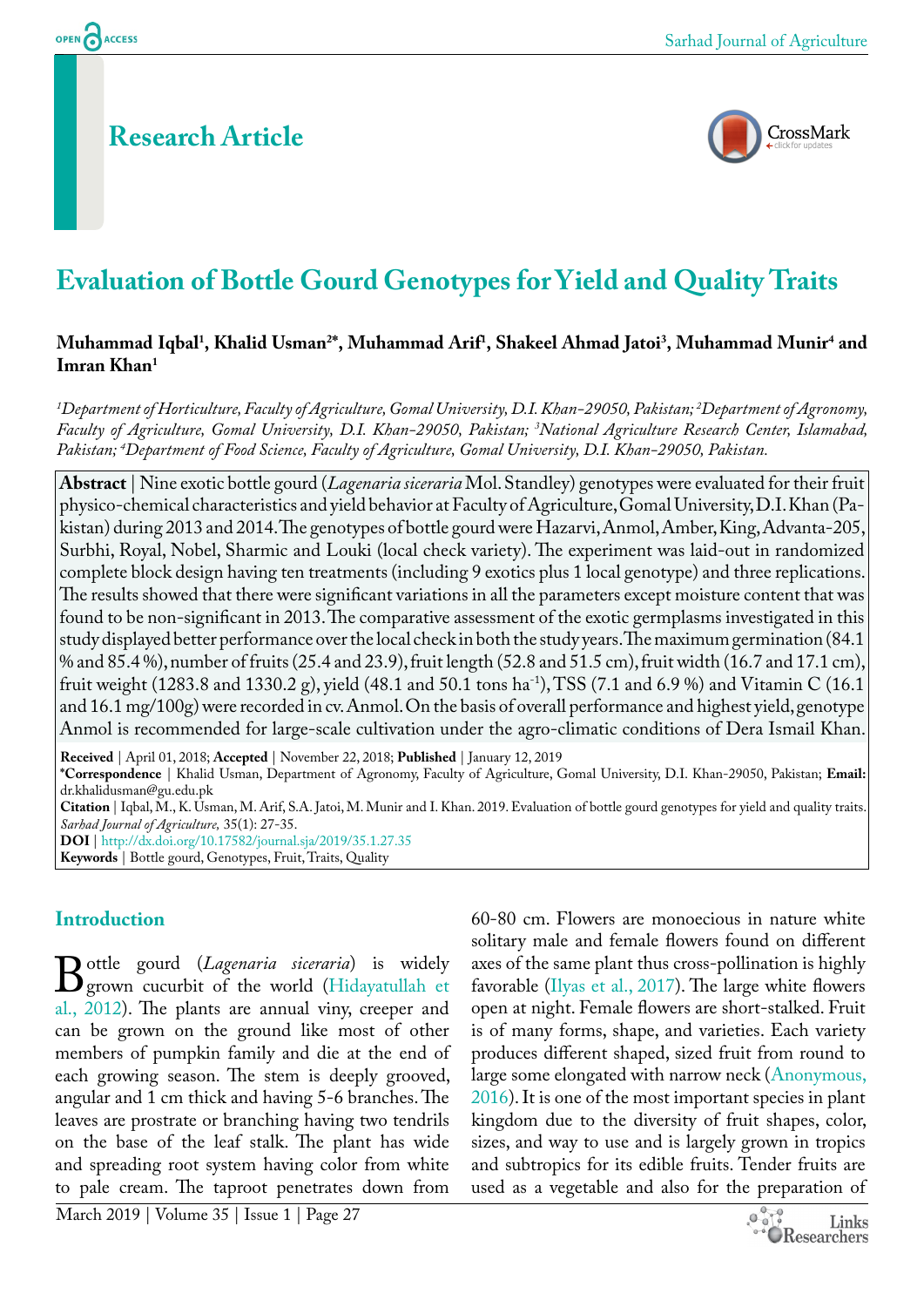sweets and pickle especially in the hills [\(Sherma and](#page-8-0)  [Sengupta, 2012\)](#page-8-0). Fruit have a moderately hard rind, with a thick edible flesh below, and a central cavity. There are numerous seeds in a fruit. Most seeds are plump and tan or soft white. They all are covered with a testa or seed coat. Seeds are flat, more or less rectangular to narrow trapezoidal, whitish to dark brown. The fruit is rich in proteins, minerals, amino acids and fixed oils ([Hegazy and El-Kinawy, 2011\)](#page-7-3). Fruits of the plant are directly or indirectly useful to cure different diseases like asthma, pain, ulcer, constipation and bronchial disorders [\(Gorasiya et al.,](#page-7-4)  [2012](#page-7-4)). Bottle gourd is commonly grown twice a year during February-March and June-July. Seed sown in February-March are harvested in May-June. Seed sown in June–July is harvested in September-October. It requires loose, fertile, well drained and neutral soil for growth. Local variety, Louki, is cultivated on a large scale in our country that produces a lower yield compared to many exotic varieties. Several factors are responsible for this lower yield such as biotic and abiotic stresses and loss of yield potential of Louki variety with the passage of time. Lack of high yielding varieties is one of the most important factors that limit bottle gourd productivity. All the cultivars cannot be grown successfully in each region. Some cultivars are successfully adapted to a region while others show poor performance in the same region ([Rehman et al., 1990](#page-7-5)). Therefore, very high yielding exotic varieties need careful investigation before growing on a large scale for lack of knowledge of their adaptation with local conditions. In a field study, [Samadia \(2002\)](#page-7-6) investigated yield potential of twenty genotypes of bottle gourd and found cultivar Pusa Naveen having earliness ability and maximum fruit yield in adverse environmental conditions especially in high-temperature stress under hot arid environment. Considerable variability was displayed in the qualitative traits particularly blossom, shape and ridges of bottle gourd whereas significant differences were also recorded for quantitative characters like fruit length, fruit width and fruit circumference [\(Sivaraj](#page-8-1)  [and Pandravada, 2005](#page-8-1); [Singh et al., 2006;](#page-8-2) [Vaniya et al.,](#page-8-3)  [2008](#page-8-3)). [Pandit et al. \(2009\)](#page-7-7) observed genetic variability in 15 genotypes of bottle gourd and recorded useful variations for all yield and yield contributing traits. [Harika et al. \(2012\)](#page-7-8) did a comparative assessment of 25 bottle gourd genotypes for various horticultural characters and found the genotype Gaja bearing a large number of fruits per plant and higher fruit yield. [Arvind et al. \(2012\)](#page-7-9) reported significant variations in 24 bottle gourd genotypes for days to germination, fruit diameter, fruit length, vine length and the number of branches plant-1.

Testing diverse genetic material of any crop species in any locality with favorable agro-climatic conditions usually, display variability in different characters due to their genetic makeup and adaptability behavior. This provides an easy way to enhance the gene pool of vegetable crops and exploit genetic variability for food and better agriculture. This technique has been adopted successfully around the globe for several decades particularly for vegetables. The growers need an early maturing and high yielding bottle gourd variety. Therefore, the aim of this study was to evaluate growth, yield and chemical composition of exotic bottle gourd genotypes under the agroclimatic conditions of Dera Ismail Khan.

# **Materials and Methods**

The study was conducted at Faculty of Agriculture, Gomal University, D. I. Khan during 2013 and 2014. The soil of the experimental plot was clay loam in texture. The soil of the study area is hyperthermic, and Typic Torrifluvents, saline, less fertile and requires irrigation for crop production [\(Soil Survey](#page-8-4)  [Staff, 2009](#page-8-4)). Soil physicochemical characteristics were determined before sowing. The detail is given in [Table 1](#page-1-0). Weather conditions during both years of study were almost the same ([Table 2](#page-2-0)).

<span id="page-1-0"></span>**Table 1:** *Soil analysis of the experimental area before sowing.*

| S. No | Parameter                      | Unit                 | Value           |
|-------|--------------------------------|----------------------|-----------------|
| 1.    | pH                             |                      | 8.0             |
| 2.    | <b>Electrical Conductivity</b> | $dSm^{-1}$           | 0.650           |
| 3.    | $Ca + Mg$                      | Meq/L                | 6.40            |
| 4.    | CO <sub>3</sub>                | Meq/L                | Nil             |
| 5.    | HCO <sub>3</sub>               | Meq/L                | 1.48            |
| 6.    | C <sub>1</sub>                 | Meq/L                | 2.38            |
| 7.    | Organic matter                 | g/kg                 | 6.5             |
| 8.    | Nitrogen (N)                   | g/kg                 | 0.32            |
| 9.    | Phosphorus $(P)$               | mg/kg                | 7.2             |
| 10.   | Potash (K)                     | Mg/kg                | 189             |
| 11.   | Gypsum requirement             | $T$ ac <sup>-1</sup> | N <sub>il</sub> |
| 12.   | Lime $(CaCo_{a}eq)$            | $\%$                 | 9.62            |
| 13.   | Textural class                 |                      | Clay loam       |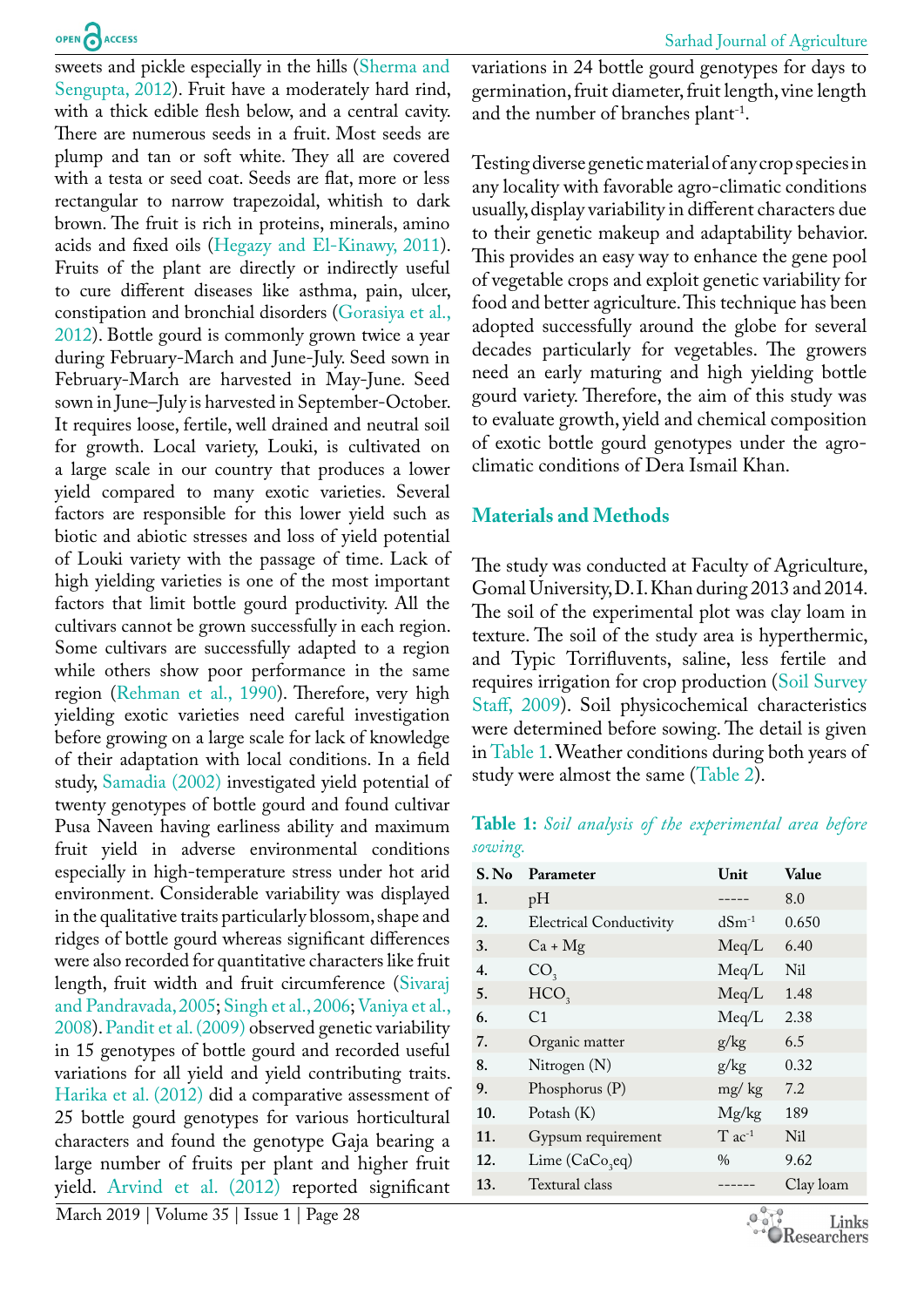#### <span id="page-2-0"></span>**Table 2:** *Meteorological data for 2013 and 2014 bottle gourd growing seasons.*

| Date              | <sup>o</sup> C Maxi -<br>Mini (2013) ni (2014) | Temperature Temperature Rainfall Rainfall<br>$^{\circ}$ C Maxi-Mi- (mm) | (2013) | (mm)<br>(2014) |
|-------------------|------------------------------------------------|-------------------------------------------------------------------------|--------|----------------|
| <b>July</b>       | $40 - 29$                                      | $38 - 28$                                                               | 22     | 91.50          |
| August            | $37 - 27$                                      | $38 - 27$                                                               |        | 9              |
| September 37 - 25 |                                                | $37 - 25$                                                               | 16     | 9              |
| October $33 - 21$ |                                                | $32 - 19$                                                               | 5.50   | 43             |
|                   |                                                |                                                                         |        |                |

**Source:** *Arid Zone Research Institute, PARC, D. I. Khan.*

The experiment was laid out in randomized complete block design having 10 treatments including genotypes [Hazarvi, King, Amber, Anmol, Surbhi, Advanta 205, Nobel, Royal, Sharmic, and Louki (a local standard variety used as a check)] and three replications. The genotypes were purchased from Punjab Seed Company, Seed Merchant and Importers, Lahore, Pakistan. The detail about origin and source of local and exotic cultivars is given in [Table 3](#page-3-0). The field was plowed to a fine tilth and plotting was made according to the experimental treatments. Field was irrigated before dibbling the seeds and thereafter once a week. The soaked seeds were sown on 22<sup>nd</sup> and 24<sup>th</sup> July in 2013 and 2014, respectively in well prepared seed bed at a depth of 1 cm. Row to row and plant to plant distance was kept as 2 m and 1.5 m, respectively. Recommended doses of farm yard manure (20 t ha-1) and NPK (200:100:100 kg NPK/ha) fertilizers were also applied. FYM (N = 12.23 g kg<sup>-1</sup>, P = 7.24 g kg<sup>-1</sup>, and  $K = 86$ . mg  $kg^{-1}$ ), phosphorus, and potash were applied at sowing while nitrogen was given in three equal splits that is at sowing, one month after sowing, and at flower initiation stage. Irrigation source was canal water. Unifor irrigation at a depth of 7.5 cm was given to all the experimental plots. First irrigation was given immediately after sowing while subsequent irrigations were given with two weeks interval. Total of seven irrigations were given as per detail in [Table 4.](#page-3-1) Last irrigation was given two days before first picking. First picking was done on 16 and 18 October in 2013 and 2014, respectively while second and third pickings were done on weekly basis in both years. Weeds were controlled manually. Red pumpkin beetles, fruit flies, and caterpillars were controlled by spraying Malathion 50 EC (1 ml/lit) before one month of harvesting.

Data were recorded on the following parameters. *Growth characters*

**Days to germination:** Days were counted from the date of seeding till completion of 50% germination

and mean was calculated.

**Germination (%):** Germination %age was calculated by counting the total number of plants emerged in each treatment and % germination was calculated with the formula.

$$
Germanation \ \%age = \frac{\text{Number of seeds germinated}}{\text{Number of seeds planted}} \times 100
$$

**Days to male/ female flowering:** The number of days was counted from the date of germination to appearance of 50% flowers and the mean was calculated.

Fruit physicochemical characters were recorded in second picking on October 23 and 25, 2013 and 2014, respectively.

**Fruit length and width (cm):** Ten fruits were selected randomly from each treatment and the length and width of fruit were measured with measuring scale and mean was calculated in centimeters.

**Fruit weight (g):** The weight of 10 fruits selected randomly from each treatment and weighed in grams with a digital balance and their mean was determined.

**Fruits per plant:** Three plants were selected randomly from each treatment at every picking. The total number of fruits picked were counted and then averaged to number of fruits plant-1.

Fruit yield (tons ha<sup>-1</sup>): Total weight of all the harvested fruits from each picking was weighed and fruit yield per hectare was calculated.

#### *Chemical characters*

**Moisture (%):** The moisture content in fruits was determined by the direct heating method as recommended by [AOAC \(1997\)](#page-7-2).

**Total soluble solids (°Brix):** It was determined by using hand refractometer.

**Ascorbic acid (Vitamin-C):** It was determined by the titration method of reduction of 2, 6 dichlorophenol-indophenol dye [\(Munir et al., 2013](#page-7-10)).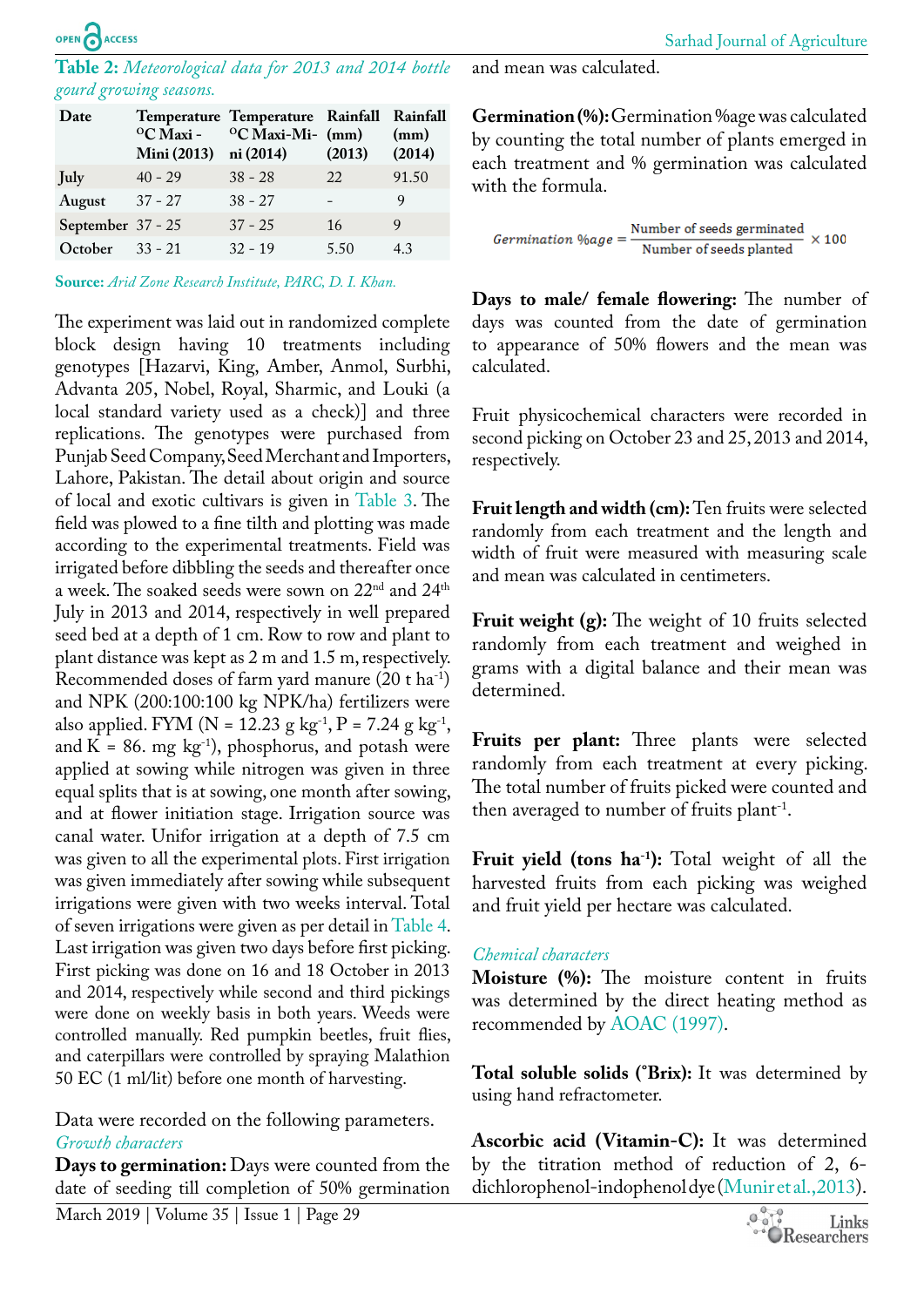#### <span id="page-3-0"></span>**Table 3:** *Origin and source of cultivars.*

**ACCESS** 

|                         | Serial No. Cultivars                         |               |                                                                                                                  |
|-------------------------|----------------------------------------------|---------------|------------------------------------------------------------------------------------------------------------------|
|                         |                                              | Origin Source |                                                                                                                  |
| 1                       | Local (Louki, control) Pakistan Local market |               |                                                                                                                  |
| 2                       | Hazarvi                                      |               | Thailand Rashid seeds, Gujranwala-Pakistan. www.rashidseeds.com                                                  |
| 3                       | King                                         | India         | Agroimpex corporation. 142, Indra market, old subzimandi, Delhi-110007 (India).<br>Agroimpex2001@yahoo.com       |
| $\overline{\mathbf{4}}$ | Amber                                        | India         | Durga seed farm. 172 Industrial area, Phase-1 Chandigarh India. www.durgaseed-<br>farm.com                       |
| 5                       | Anmol                                        |               | Thailand East-west seed international LTD. Importers: Haji sons. 65/13 kewlery ground<br>Lahore. www.hajisons.pk |
| 6                       | Surbhi                                       | India         | Global seeds. 4656, Roshnara Road, Delhi-110007. Globalseedsco@rediffmail.com                                    |
| 7                       | Advanta 205                                  | India         | Advanta seeds international. Marketed by ICI Pakistan Limited, 5 west wharf-Kara-<br>chi. www.icipakistan.com    |
| 8                       | Nobel                                        | India         | Rachna crop sciences (Pvt.) Ltd. Mini stadium, SKP Road, Gujranwala-Pakistan.<br>www.rachnaseed.com              |
| 9                       | Royal                                        | India         | Rachna crop sciences (Pvt.) Ltd. Mini stadium, SKP Road, Gujranwala-Pakistan.<br>www.rachnaseed.com              |
| 10                      | <b>Sharmic</b>                               | India         | Imported by: Green gold Agri seeds-Pakistan. www.greengoldagriseeds.com                                          |

#### <span id="page-3-1"></span>**Table 4:** *Irrigation schedule during 2013 and 2014 bottle gourd growing season.*

| <b>Irrigation</b> number | Date of irrigation |              |  |  |  |  |
|--------------------------|--------------------|--------------|--|--|--|--|
|                          | 2013               | 2014         |  |  |  |  |
| <b>First irrigation</b>  | 22 July, 2013      | 24 July      |  |  |  |  |
| Second irrigation        | 5 August           | 7 August     |  |  |  |  |
| Third irrigation         | 19 August          | 21 August    |  |  |  |  |
| Fourth irrigation        | 2 September        | 4 September  |  |  |  |  |
| Fifth irrigation         | 16 September       | 18 September |  |  |  |  |
| Sixth irrigation         | 30 September       | 2 October    |  |  |  |  |
| Seventh irrigation       | 14 October         | 16 October   |  |  |  |  |

### *Statistical analysis*

The data collected were analyzed statistically using computer software MSTATC. The analysis of variance (ANOVA) technique as appropriate to RCBD was applied and means were compared through least significant difference (LSD) test [\(Steel et al., 1997\)](#page-8-5).

# **Results and Discussion**

### *Days to germination*

The number of days to germination in bottle gourds displayed significant differences amongst genotypes. Maximum days to germination (7.0 to 6.8 and 6.3 to 6.4) were taken by Hazarvi and King in both years of study [\(Table 5\)](#page-4-0). Contrary to this Anmol and Amber took minimum days to germination (4.0 to 4.1 and 4.0 to 4.3). All other genotypes took days to germination in the range of 4.3 to 5.3 which is an intermediate range compared to maximum and minimum values.

#### *Germination percentage*

The germination percentage observed in bottle gourd genotypes was significant. The highest germination was recorded in cv. Anmol during 2013 (84.3%) and 2014 (85.3%) while it was lowest in genotype Louki both in year  $1 (Y1) (70.3%)$  and in year  $2 (Y2)$ (65.8%) ([Table 5\)](#page-4-0).

### *Days to male flowering*

The variations observed in the number of days taken to male flowering were found to be significant in the genotypes under study. The cultivar Amber took minimum days to flowering in  $Y1(40.7)$  and  $Y2(39.8)$ followed by cultivar King and Anmol (42.0 to 41.8 and  $45.0$  to  $44.5$ ) ([Table 5](#page-4-0)). The maximum days to male flowering were recorded in Local check and Sharmic.

# *Days to female flowering*

Female flower emergence remained variable among genotypes and differences observed were statistically significant. Days to female flowering ranged from 44.0 to 65.8 days ([Table 5](#page-4-0)). The cultivar Anmol took minimum days (44.0 to 46.1) while Local check took maximum days (61.3 to 65.8) female flowering, the results being consistent over years. The results obtained are in conformity with the observations of [Harika et](#page-7-8) [al. \(2012\)](#page-7-8) and [Shaikh et al. \(2012\)](#page-7-11) who reported days to female flowering in our prescribed range for stable genotype NDBG-104 x DBG-5 of bottle gourd. The difference in flowering time in bottle gourd genotypes is also reported by [Kappal et al. \(2015\)](#page-7-12).

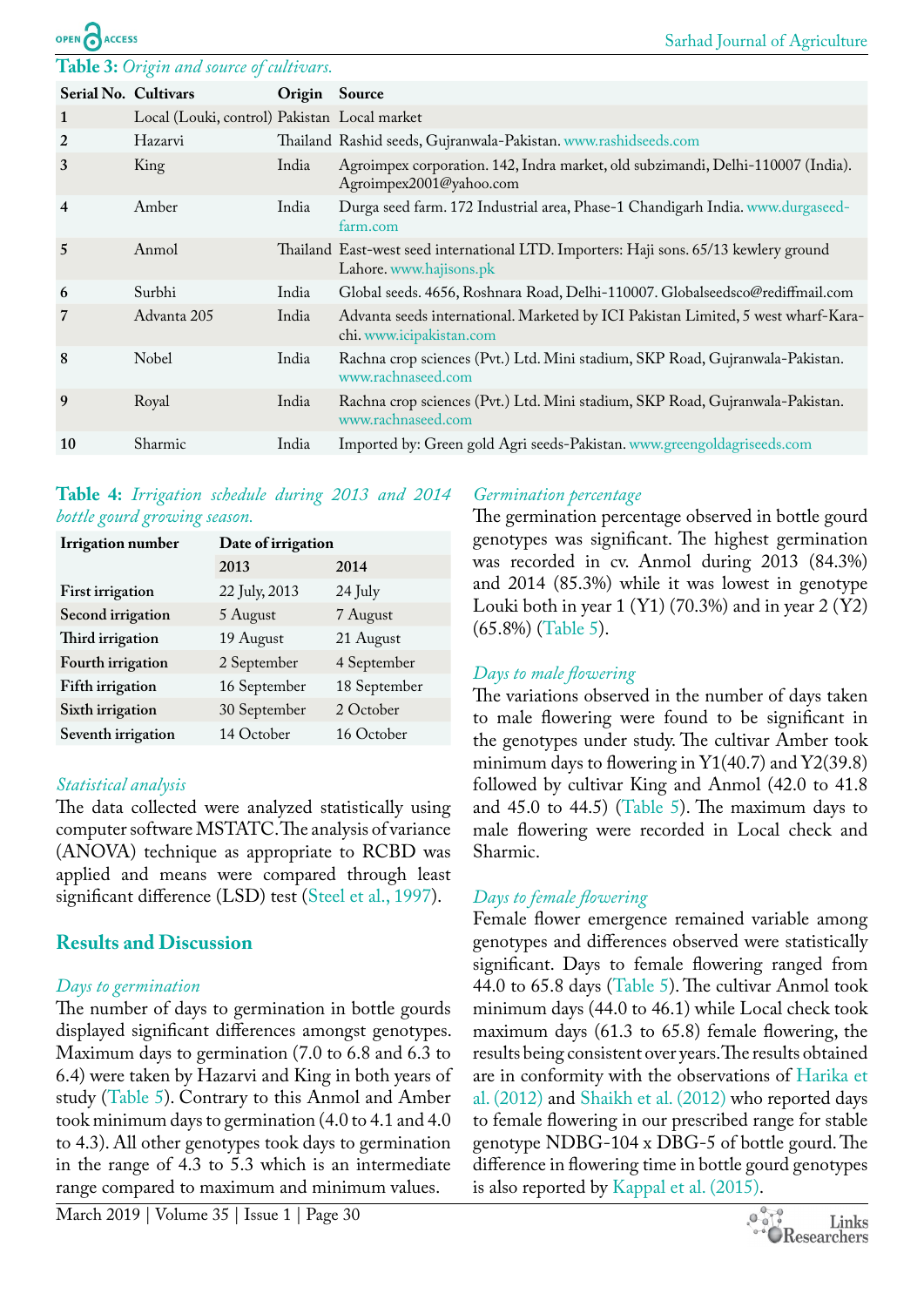<span id="page-4-0"></span>**Table 5:** *Days to germination, germination (%), days to male flowering, and days to female flowering observed in bottle gourd genotypes during 2013 and 2014.*

| $Genotypes\downarrow$    | Days to germination |                   | Germination (%)   |        |                    |                    | Days to male flowering Days to female flowering |                   |
|--------------------------|---------------------|-------------------|-------------------|--------|--------------------|--------------------|-------------------------------------------------|-------------------|
| Years $\rightarrow$      | 2013                | 2014              | 2013              | 2014   | 2013               | 2014               | 2013                                            | 2014              |
| Louki (control)          | 4.3cd               | 5.0 <sub>bc</sub> | 70.3 <sub>i</sub> | 65.8e  | 52.0a              | 53.2a              | 61.3a                                           | 65.8a             |
| Hazarvi                  | 7.0a                | 6.8a              | 73.3i             | 75.1d  | $46.0$ cd          | 45.1 <sub>d</sub>  | 55.0b                                           | 53.1bc            |
| King                     | 6.3a                | 6.4a              | 78.2 <sub>g</sub> | 75.2de | 42.0 <sub>de</sub> | 42.8d              | 47.0cd                                          | 48.0de            |
| Amber                    | 4.0 <sub>d</sub>    | $4.3b-d$          | 80.1d             | 80.4b  | 40.7e              | 39.8 <sub>e</sub>  | 58.0ab                                          | 53.1bc            |
| Anmol                    | 4.0 <sub>d</sub>    | 4.1 <sub>d</sub>  | 84.1a             | 85.3a  | 45.0cd             | 44.5d              | 44.0d                                           | 46.1e             |
| Surbhi                   | 4.3cd               | $4.6b-d$          | 79.1f             | 78.1bc | 51.0ab             | 50.1 <sub>bc</sub> | 55.0b                                           | 56.2 <sub>b</sub> |
| Adventa-205              | 5.0 <sub>bc</sub>   | $4.3b-d$          | 81.1b             | 80.2b  | 49.0ac             | 48.0c              | 50.0c                                           | 50.7cd            |
| <b>Nobel</b>             | 4.7 <sub>bd</sub>   | $4.6b-d$          | 80.7c             | 83.1a  | 51.0ab             | 51.5ab             | 45.0d                                           | 46.5e             |
| Royal                    | 5.0 <sub>bc</sub>   | 5.3 <sub>b</sub>  | 74.8h             | 76.4cd | 47.0 bc            | 48.2c              | 50.0c                                           | 50.5cd            |
| <b>Sharmic</b>           | 5.3bc               | 6.1a              | 79.7e             | 80.1b  | 52.0a              | 52.1ab             | 46.7cd                                          | 47.2e             |
| $\mathrm{LSD}_{_{0.05}}$ | 0.7                 | 0.7               | 0.3               | 2.3    | 4.2                | 2.4                | 3.5                                             | 3.2               |

*Means followed by similar letter(s) in each column are non-significantly different at P≤ 0.05*

<span id="page-4-1"></span>**Table 6:** *Fruit length (cm), fruit width (cm), fruit weight, and number of fruits per plant observed in bottle gourd genotypes during 2013 and 2014.*

| Genotypes $\downarrow$   | Fruit length (cm) |                   | Fruit width (cm)   |                    | Fruit weight (g)   |                      | No. of fruits /plant |                   |
|--------------------------|-------------------|-------------------|--------------------|--------------------|--------------------|----------------------|----------------------|-------------------|
| Years $\rightarrow$      | 2013              | 2014              | 2013               | 2014               | 2013               | 2014                 | 2013                 | 2014              |
| Louki (control)          | 33.2i             | 31.1 <sub>g</sub> | 14.8f              | 11.5 <sub>g</sub>  | 926.1 <sub>g</sub> | 920.4e               | 4.5e                 | 6.5 <sub>g</sub>  |
| Hazarvi                  | 36.9 <sub>h</sub> | 36.1f             | 15.0ef             | 14.2f              | 998.2f             | 1050.3d              | 8.5de                | 7.1 <sub>g</sub>  |
| King                     | 46.5c             | 46.4c             | 15.7cd             | 14.8ef             | 1044.1e            | 1114.9c              | 11.4e                | 10.2f             |
| Amber                    | 41.2e             | 40.1e             | 16.0 <sub>bc</sub> | 15.2 <sub>de</sub> | 937.2 <sub>g</sub> | 925.1e               | $11.9c-e$            | 12.2e             |
| Anmol                    | 52.8a             | 51.5a             | 16.7a              | 17.1a              | 1283.8a            | 1330.2a              | 25.4a                | 23.8a             |
| Surbhi                   | 39.0 <sub>g</sub> | 40.1e             | 15.0ef             | 15.1 <sub>de</sub> | 933.4g             | 1018.1d              | $11.8c-e$            | 11.3ef            |
| Adventa-205              | 44.2d             | 45.2 <sub>d</sub> | 16.1 <sub>b</sub>  | 16.2 <sub>b</sub>  | 1030.1e            | 1168.8b              | $14.3a-c$            | 15.2 <sub>d</sub> |
| <b>Nobel</b>             | 52.2 <sub>b</sub> | 48.2 <sub>b</sub> | 15.1c              | 15.1 <sub>de</sub> | 1153.1b            | 1145.1 <sub>bc</sub> | $19.1a-c$            | 21.5 <sub>b</sub> |
| Royal                    | 40.5f             | 40.2e             | 15.7d              | 15.5cd             | 1073.6d            | 1014.5d              | $17.2a-c$            | 17.6c             |
| <b>Sharmic</b>           | 46.3c             | 46.1cd            | 16.1 <sub>b</sub>  | 16.0 <sub>bc</sub> | 1112.1c            | 1108.5c              | 20.2ab               | 22.1 <sub>b</sub> |
| $\mathrm{LSD}_{_{0.05}}$ | 0.6               | 1.2               | 0.3                | 0.6                | 27.2               | 43.7                 | 3.9                  | 1.2               |

*Means followed by similar letter(s) are non-significantly different at P≤ 0.05.*

Fruit length (cm): The variability in bottle gourd genotypes for fruit length remained significant. The highest fruit length (52.8 to 51.5) was found in Anmol followed by Noble and King (52.2 to 48.2 and 46.5 to 46.6) as compared to local check, Louki that produced lowest fruit length (33.2 to 31.1) ([Figure 1](#page-5-0) and [Table 6](#page-4-1)).

Fruit width (cm): The analysis of variance for fruit width of bottle gourd was found significant. The genotype Anmol gave maximum fruit width (16.7 to 17.1) followed by genotype Adventa-205 and Sharmic (16.1to 16.2 and 16.1to 16.0) ([Table 6](#page-4-1)). Local variety, Louki gave lowest fruit width (14.8 to 11.5).

**Fruit weight (g):** The fruit weight of different

genotypes was significantly different from each other. The genotype, Anmol exhibited the highest fruit weight of 1112 to 1108 (g) among all other genotypes ([Table 6](#page-4-1)). The local cultivar Louki had the lowest fruit weight (926 to 920).

**Number of fruits per plant:** The number of fruits plant-1 varied significantly among the bottle gourd genotypes. The genotype Anmol produced highest (25.4 to 23.8) number of fruits/plant followed by Nobel and Sharmic (20.2 to 22.1 and 19.1 to 21.1) ([Table 6\)](#page-4-1). Minimum (4.5 to 6.5) number of fruits/ plant was recorded in local cv. Louki (check) which was statistically at par with Amber and Surbhi.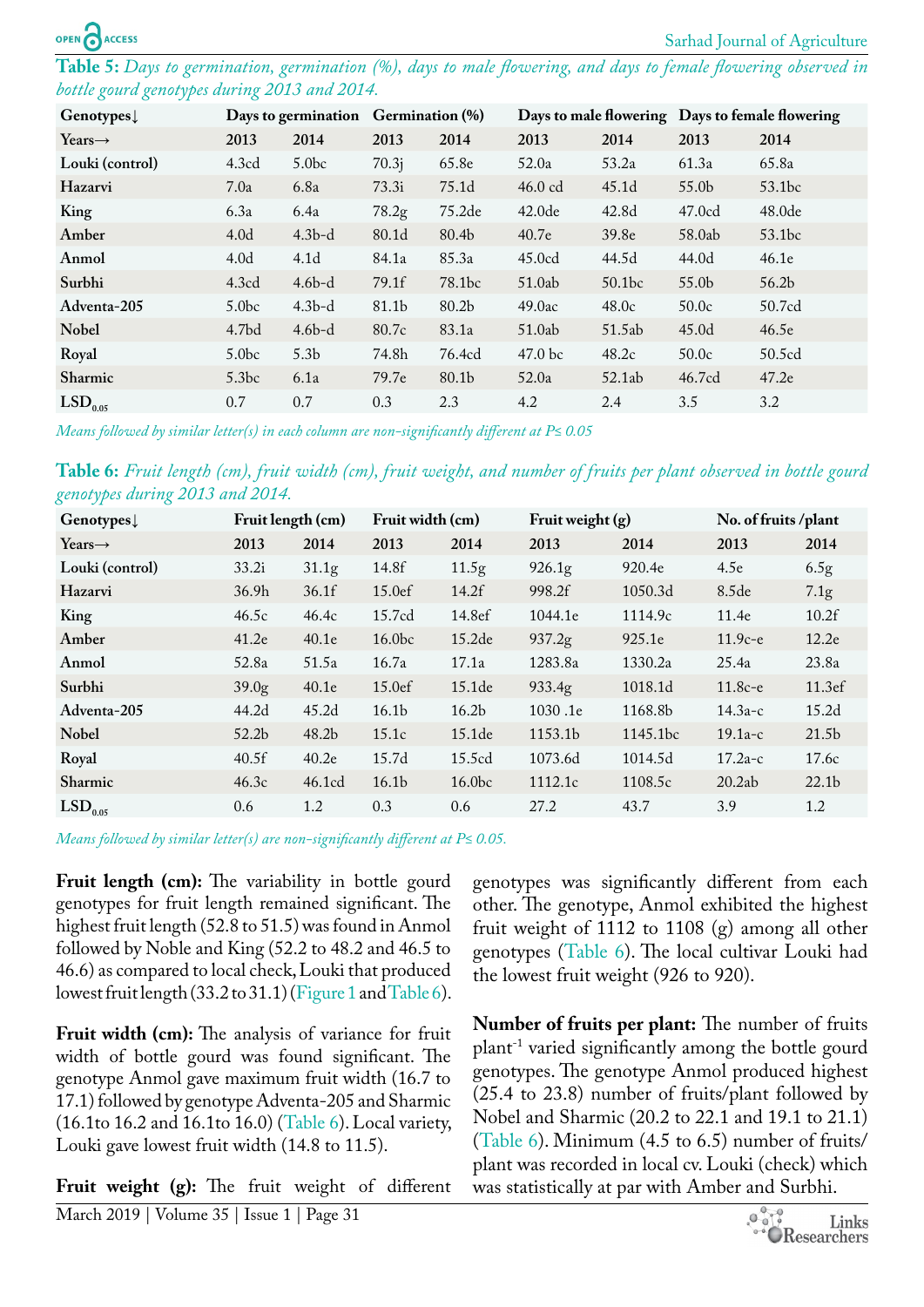<span id="page-5-1"></span>**Table 7:** *Fruit yield (ton/ha), moisture (%), fruit TSS (%), and vitamin C (mg/100g) observed in bottle gourd genotypes during 2013 and 2014.*

| Genotypes $\downarrow$ | Yield (ton/ha)    |                   | Moisture (%) |                   | Fruit TSS (°Brix) |                   | Vitamin C (mg/100g) |                   |
|------------------------|-------------------|-------------------|--------------|-------------------|-------------------|-------------------|---------------------|-------------------|
| Years $\rightarrow$    | 2013              | 2014              | 2013         | 2014              | 2013              | 2014              | 2013                | 2014              |
| Louki (control)        | 20.2i             | 21.2j             | 89.9         | 89.1c             | 7.1a              | 7.1a              | 14.8c               | 14.8c             |
| Hazarvi                | 27.3 <sub>h</sub> | 27.8i             | 91.1         | 91.3a             | 4.3 e             | 3.6f              | 13.2 <sub>d</sub>   | 13.3f             |
| King                   | 38.2e             | 37.5e             | 91.0         | 90.1 <sub>b</sub> | 6.0c              | 4.8 <sub>e</sub>  | 14.1c               | 14.1e             |
| Amber                  | 27.2 <sub>h</sub> | 24.2h             | 90.6         | 90.2 <sub>b</sub> | 5.2d              | 5.2d              | 15.8b               | 15.2 <sub>b</sub> |
| Anmol                  | 48.1a             | 50.1a             | 88.3         | 85.4f             | 7.0a              | 6.9ab             | 16.1a               | 16.1a             |
| Surbhi                 | 30.3 <sub>g</sub> | 30.2 <sub>g</sub> | 87.0         | 87.8e             | 6.4 <sub>b</sub>  | 6.7 <sub>b</sub>  | 14.1c               | 14.2e             |
| Adventa-205            | 37.9f             | 35.1f             | 87.7         | 88.8cd            | 5.2 d             | 6.0c              | 15.1 <sub>b</sub>   | 15.2 <sub>b</sub> |
| <b>Nobel</b>           | 40.6 <sub>b</sub> | 41.1 <sub>b</sub> | 88.3         | 88.1e             | 5.1 <sub>d</sub>  | 5.2d              | 14.9b               | 14.5d             |
| Royal                  | 40.2c             | 40.5c             | 88.8         | 90.6b             | 6.0c              | 6.1c              | 13.2 <sub>d</sub>   | 13.4f             |
| <b>Sharmic</b>         | 39.2d             | 39.8d             | 91.0         | 90.8ab            | 5.0 <sub>d</sub>  | 5.1 <sub>de</sub> | 14.2c               | 14.1e             |
| LSD <sub>0.05</sub>    | 0.02              | 0.55              | $ns^*$       | 0.72              | 0.25              | 0.28              | 0.45                | 0.27              |

*Means followed by similar letter(s) are non-significantly different at P≤ 0.05. ns\* stands for non significant.*



**Figure 1:** *Pictures of nine exotic bottle gourd genotypes along with local (Control).*

<span id="page-5-0"></span>**Yield (tons/ha):** The study revealed significant differences for yield in different bottle gourd genotypes. Anmol had the highest fruit yield both in Y1(48.8) and in  $Y2(50.1)$  followed by Nobel(40.6 to 41.1) ([Table 7\)](#page-5-1). The lowest (20.2 to 20.2) fruit yield was recorded in local check variety Louki. The genotype Hazarvi and Amber gave statistically identical fruit yield(27.2 to 24.2) . The rest of the genotypes like Royal, Sharmic, King, and Adventa-205 also gave higher fruit yield than check variety.

**Fruit moisture contents (%):** Fruit moisture contents observed in various genotypes was not significant in 2013, however, the results were found to be significant in 2014. The genotype Hazrvi displayed maximum moisture contents of 91.1 to 91.3 %, respectively in 2013 and 2014 [\(Table 7](#page-5-1)). The genotype Surbhi produced the lowest moisture contents (87.0 to 87.8%).

**Total soluble solids (°Brix):** The variation in total soluble solids (TSS) observed in fruits of exotic bottle gourd genotypes was significant ([Table 7\)](#page-5-1). The highest value of TSS (7.1 to 7.1**°**Brix was recorded in Local cv Louki. The minimum value of TSS (4.3 to 3.6) was recorded in genotype Hazarvi. All other genotypes had TSS value with a bit variation among them.

**Vitamin C:** The data for vitamin C contents in fruits of different exotic germplasm exhibited significant differences. The cultivar Anmol had the maximum vitamin C contents (16.1 to 16.1 mg/100g) followed by Amber (15.8 and 15.2 mg/100g) [\(Table 7\)](#page-5-1). The genotype Hazarvi produced minimum vitamin C (13.2 and 13.3 mg/100g).

Nine exotic varieties (Hazarvi, King, Amber, Anmol, Surbhi, Adventa-205, Nobel, Royal, and Sharmic) along with one local variety of bottle gourd (Louki) were tested in Dera Ismail Khan agro-climatic condition for fruit yield and quality traits during 2013-2014. The overall assessment of the genotypes revealed that all exotic varieties showed superiority over local check variety both in fruit yield and quality attributes. This indicates that local variety has lost

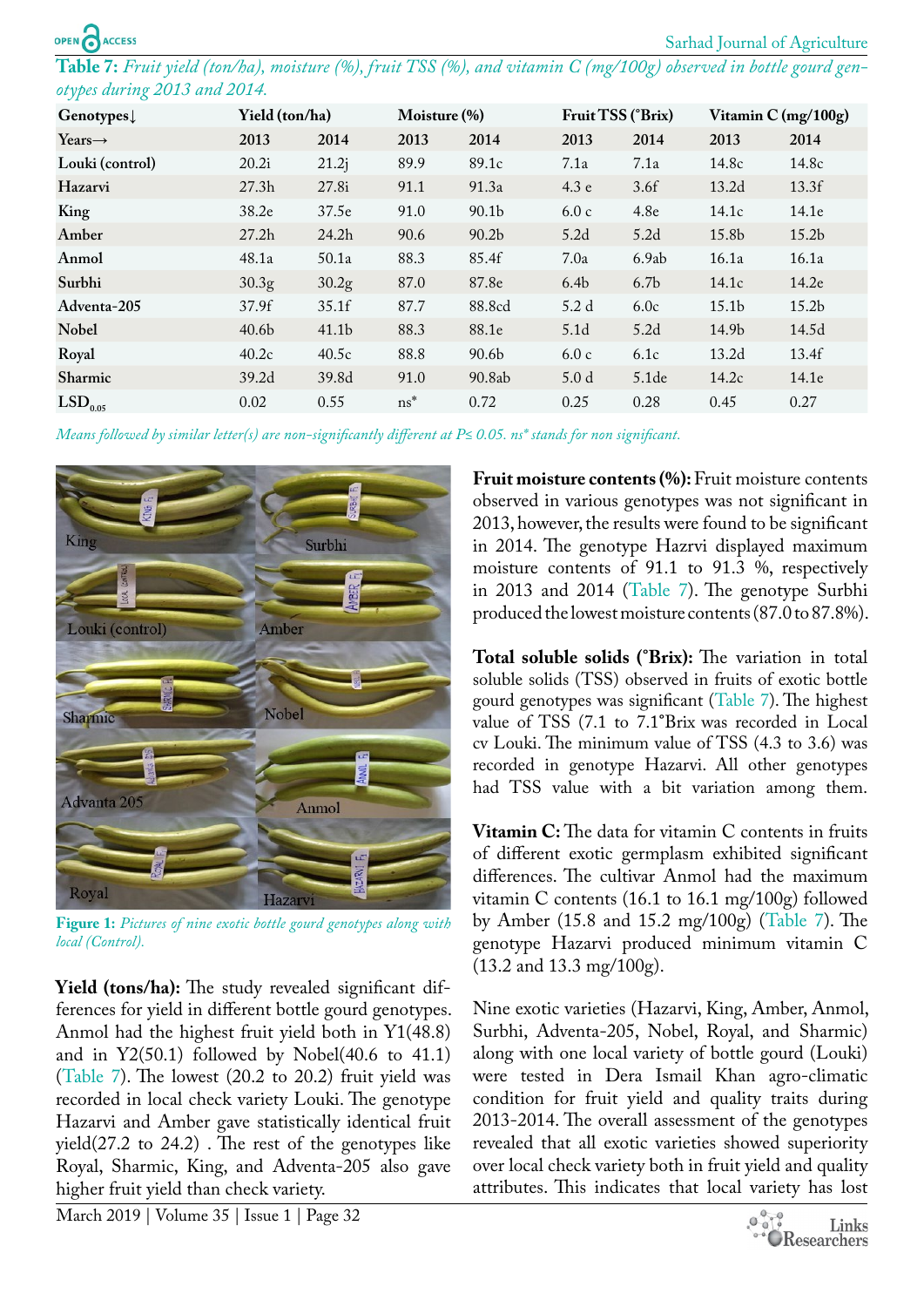viability and yield potential and should be replaced with appropriate genotype. Among the exotic varieties, Anmol was the most suitable alternative genotype as it performed better among all other genotypes. It took fewer days to germinate which could be attributed to genetic makeup and seed vigor of the genotype. Earlier germination probably matched more with the existing environmental conditions such as light and temperature and had more seed vigor and viability that contributed to rapid seed germination compared to the genotypes that took more days to germinate ([Husna et al., 2011](#page-7-13); [Mangala et al., 2016\)](#page-7-14). It showed higher germination percentage, earlier maturity, and higher fruit yield. [Jan et al. \(2000\)](#page-7-15) and [Tamilselvi et](#page-8-6)  [al. \(2017\)](#page-8-6) ascribed higher germination percentage in bottle gourd to more viability and vigorousness of a genotype over others. The genotypes Amber, Anmol, and King had the superiority over other genotypes regarding earlier flowering that resulted in earlier fruit maturity. On the other hand, genotypes, Louki and Sharmic took maximum days to flowering that matured late in the season which might interfere with the growers' scheduled cropping sequence and their choice to fetch a good price on a timely supply of their products to the market. [Harika et al. \(2012\),](#page-7-8) [Shaikh](#page-7-11)  [et al. \(2012\),](#page-7-11) [Kappal et al. \(2015\)](#page-7-12) and [Priyanka et al.](#page-7-16)  [\(2017\)](#page-7-16) reported similar point of views. They reported that early maturing and quality-oriented genotype is more economical than late maturing yield oriented genotype. Anmol is attractive both for quality as well as higher fruit yield. Regarding quality attributes, it had higher TSS and Vitamin C values compared to all other genotypes. The higher fruit yield recorded for genotype Anmol indicated its higher yield potential and suitability with the agro-climatic conditions of the study site. The differences in fruit yield of various genotypes may be due to the genetic makeup of the genotypes as well as their comparative response to soil macro- and micro-climates. The higher yield obtained from Anmol was probably due to higher fruit length, fruit width, fruit weight, number of branches and number of fruits per vine since fruit yield is correlated with its yield components as reported by other researchers ([Vaniya et al., 2008;](#page-8-3) [Singh and Singh,](#page-8-7)  [2014](#page-8-7); [Janaranjani and Kanthaswamy, 2015\)](#page-7-17). [Bakhsh et](#page-7-18)  [al. \(2003\)](#page-7-18) reported that bottle gourd production could be enhanced in the country through the allocation of more area, utilization of the available resources more efficiently and development of new genotypes of higher yield potential. The first one is difficult as the area allocated to agricultural crops and vegetables

are already saturated. The second one is a continuous process depending upon the growers' resources and skillful management and utilization. The last one is a viable option to screen out genotype of higher yield and quality attributes which is the focus of the present study. The results revealed that genotype Anmol was the best source of vitamin C among all other genotypes. Bottle gourd is an excellent source of essential fatty acids, antioxidants, vitamins (high level of vitamin E, A and C.) and sterols. The study yielded useful information regarding general performance and genotypic differences for yield, yield components and quality traits of the genotypes in the environmental condition of Dera Ismail Khan, Pakistan.

## **Conclusions and Recommendations**

In conclusion, the bottle gourd genotypes had significant variations in fruit yield and quality traits, however, for most of the traits recorded in the present study, the genotype Anmol performed better than rest of the genotypes. This showed the better suitability of this genotype to the region. Moreover, the comparative assessment of the exotic germplasm investigated in this study displayed better performance of exotic genotypes over the local check. Among the genotypes studied, cv. Anmol revealed the highest fruit yield, TSS and Vitamin C values and showed better adaptability to the agro-climatic conditions of D. I. Khan. Keeping in view higher fruit yield and quality, the genotype Anmol is recommended for general cultivation under agro-climatic conditions of D. I. Khan, Pakistan. However, the genotype Anmol may be passed through adaptive research before its mass cultivation in regions other than Dera Ismail Khan.

# **Author's Contribution**

Muhammad Iqbal supervised the research. Khalid Usman set the paper technically and gave final shape for publication. Muhammad Arif conducted field research and collected the data. Shakeel Ahmad Jatoi helped in designing the experiments. Muhammad Munir helped in lab work by analyzing quality test of the fruit. Imran Khan assisted in field work as well as in lab.

# **References**

AOAC. 1997. Assoc. Agric. Chem. Official

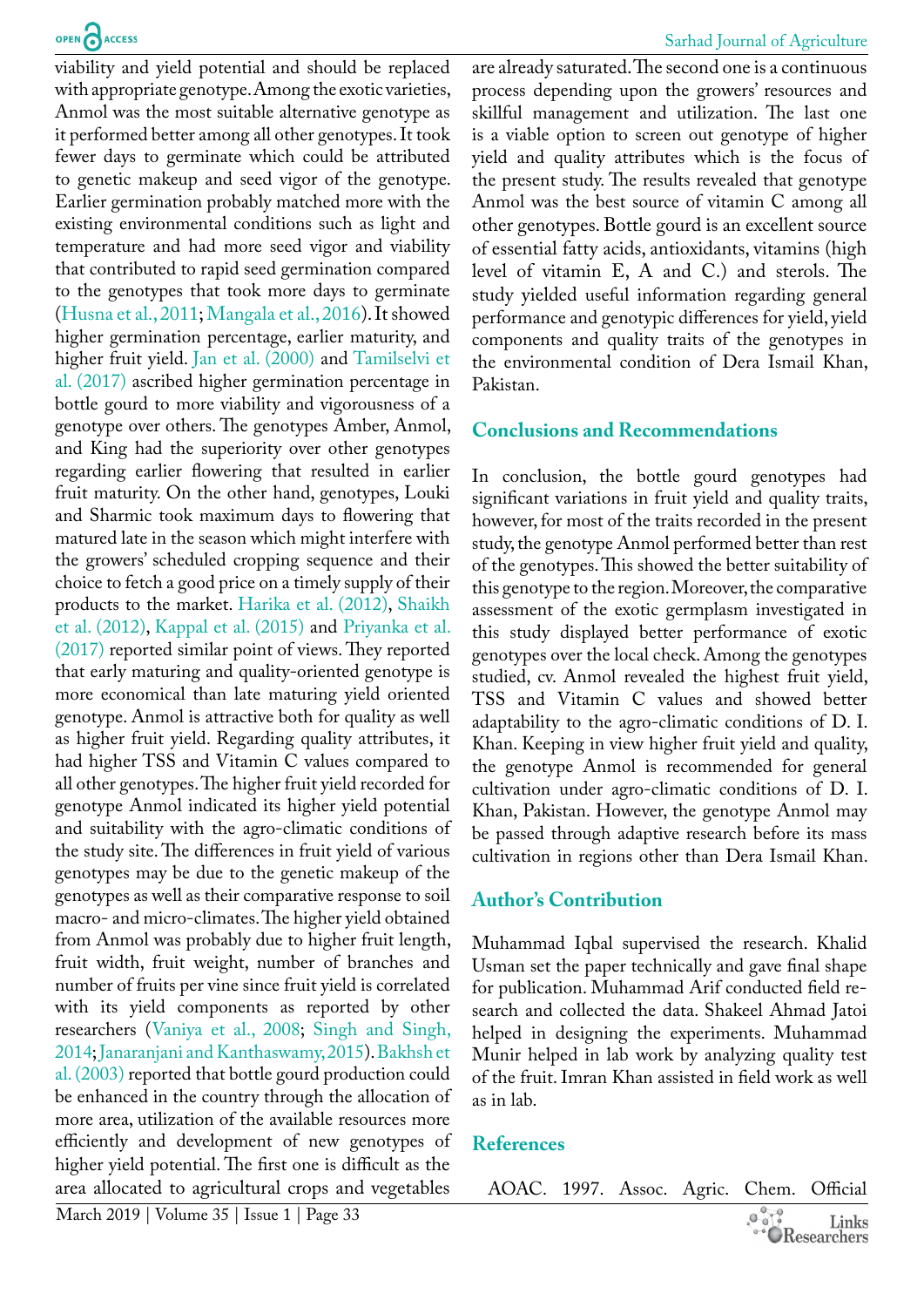methods of anal-ysis. Assoc. Off. Agric. Chem. Washington D.C. USA.

- <span id="page-7-2"></span>Anonymous. 2016. Production guide line for bottle guord.Department of Agriculture, Forestary and Fisheries of Rebulic of South Africa. P. 1-10
- <span id="page-7-9"></span>Arvind, K., B. Singh, M. Kumar and R.K. Naresh. 2012. Genetic variability, heritability and genetic advance study for yield and its components in bottle gourd (*Lagenaria siceraria* Mol.). Prog. Hortic. 43: 267-270.
- <span id="page-7-18"></span>Bakhsh, K., B. Ahmad, S. Hassan and Z.A. Gill. 2003. An analysis of technical efficiency of growing Bitter gourd in Pakistani Punjab. Pak. J. Agri. Sci. 44(2): 350-355.
- <span id="page-7-4"></span>Gorasiya, S.J., A. Paranjape and K. Murti. 2012. Pharmacognostic and pharmacological profile of *Lagenaria siceraria* (Molina) Standley. Pharm. Newsl. 3: 317-324.
- <span id="page-7-8"></span>Harika, M., V.D. Gasti, T. Shantappa. R. Mulge. A.M. Shirol. A.B. Mastiholi and M.S. Kulkarni. 2012. Evaluation of bottle gourd genotypes (*Lagenaria siceraria* Mol.) Standl. for various horticultural characters. Karnataka J. Agric. Sci. 25: 241-244.
- <span id="page-7-3"></span>Hegazy, E.M. and O.S. El-Kinawy, 2011. Characteristics, of pumpkin and bottle gourd in Egypt and potentially their contamination by mycotoxins and mycotoxigenic fungi. J. Am. Sci. 7(9): 615-622.
- <span id="page-7-0"></span>Hidayatullah., T. Mahmood, M. Farooq, M.A. Khokhar and S.I. Hussain. 2012. Plant growth regulators effecting sex expression of bottle gourd (*Lagenarria siceraria* Molina) plants. Pak. J. Agric. Res. 25: 50-54.
- <span id="page-7-13"></span>Husna, A., F. Mahmud, M.R. Islam, M.A. Mahmud and M. Ratna. 2011. Genetic variability, correlation and path co-efficient analysis in bottle gourd (*Lagenaria siceraria* L.). Adv. Biol. Res. 5: 323-327.
- <span id="page-7-1"></span>Ilyas, M., G. Nabi, S. Ali, M.M. Anjum, N. Ali, W. Zaman, S. Jan, I. Samar, M. Sadiq and S. Akbar. 2017. Evaluation of bottle gourd genotypes (*Lagenaria siceraria* Mol.) varieties in Agro climatic conditions of Peshawar Valley. Int. J. Envioron. Sci. Nat. Res. 3(1): 1-3.
- <span id="page-7-15"></span>Jan, D.J., M. Iqbal, A. Ghafoor, K. Waseem and M.S. Jilani. 2000. Effect of NPK fertilizers and spacing on the yield of bottle gourd (*Lagenaria siceraria* M.). Pak. J. Biol. Sci. 3: 448-449. <https://doi.org/10.3923/pjbs.2000.448.449>

<span id="page-7-17"></span>Janaranjani, K.G. and V. Kanthaswamy. 2015. Correlation studies and path analysis in bottle gourd. J. Hortic. 2(1): 1-4.

- <span id="page-7-12"></span>Kappal, S.B., B. Chawan, R.H. Rathod and T. Shantappa. 2015. Variability and characters, association studies in ridge gourd (*Luffa acutangula* Robx) reference to yield attributes. J. Glob. Biosci. 4(5): 2332-2342.
- <span id="page-7-14"></span>Managala, T., J. Mandal and V.K. Dhangrah. 2016. Variation in flowering characters of bottle gourd. Hort. Flora. Res. Spectr. 5 (1): 39-42.
- <span id="page-7-10"></span>Munir, M., A.K. Baloch, W.A. Baloch, F. Ahmad and M. Jamil. 2013. Development of iodometeric redox method for routine test of ascorbic acid from fresh fruits and vegetables. J. Chem. Soc. Pak. 35 (3): 784-792.
- <span id="page-7-7"></span>Pandit, M.K., B. Mahato and A. Sarkar. 2009. Genetic variability, heritability and genetic advance for some fruit characters and yield in bottle gourd (*Lagenaria siceraria* Molina Standl.) genotypes. Acta. Hort. 809: 221-226. [https://](https://doi.org/10.17660/ActaHortic.2009.809.22) [doi.org/10.17660/ActaHortic.2009.809.22](https://doi.org/10.17660/ActaHortic.2009.809.22)
- <span id="page-7-16"></span>Privanka, V., S.K. Maurya, A. Panchibhaiya and S. Dhyani. 2017. Studies on variability, heritability and genetic advance for yield and yield contributing characters in pointed gourd (*Trichosanthus diocia*-Roxb). J. Pharm. Phytochem. 6(3): 734-738.
- <span id="page-7-5"></span>Rahman, M.M., S.K. Dey and M. Wazuddin. 1990. Yield components and plant characters of several bitter gourd, ribbed gourd, bottle gourd and sweet gourd genotypes. Proc. workshop Bangladesh Agric. Univ. Res. Prog. Mymensingh (Bangladesh) Vol. 4: 117-127.
- Rami, U.K. and E.N. Reddy. 2017. Variability and correlation studies of bottle gourd. Int. J. Pure Appl. BioSci. 5(2): 723-731.
- <span id="page-7-6"></span>Samadia D.K. 2002. Performance of bottle gourd Genotypes under hot arid environment. India. J. Hort. 59 (2): 167-170.
- Samadia, D.K. and R.C. Khandelwal. 2002. Combining ability in bottle gourd. India. J. Hort. 59(4): 402-405.
- <span id="page-7-11"></span>Shaikh, J.A., K.B. Kathiria and R.R. Acharya. 2012. Heterosis and combining ability for fruit yield and its component traits in bottle gourd (*Lagenaria siceraria* Mol.). Veg. Sci. 38(2): 169- 175.
- Shermila, V.S., M.N. Supe, M.N. Bhalekar and S.S. Gaikwad. 2016. Combining ability studies in bottle gourd in summer season. Asian. J. Sci.

March 2019 | Volume 35 | Issue 1 | Page 34